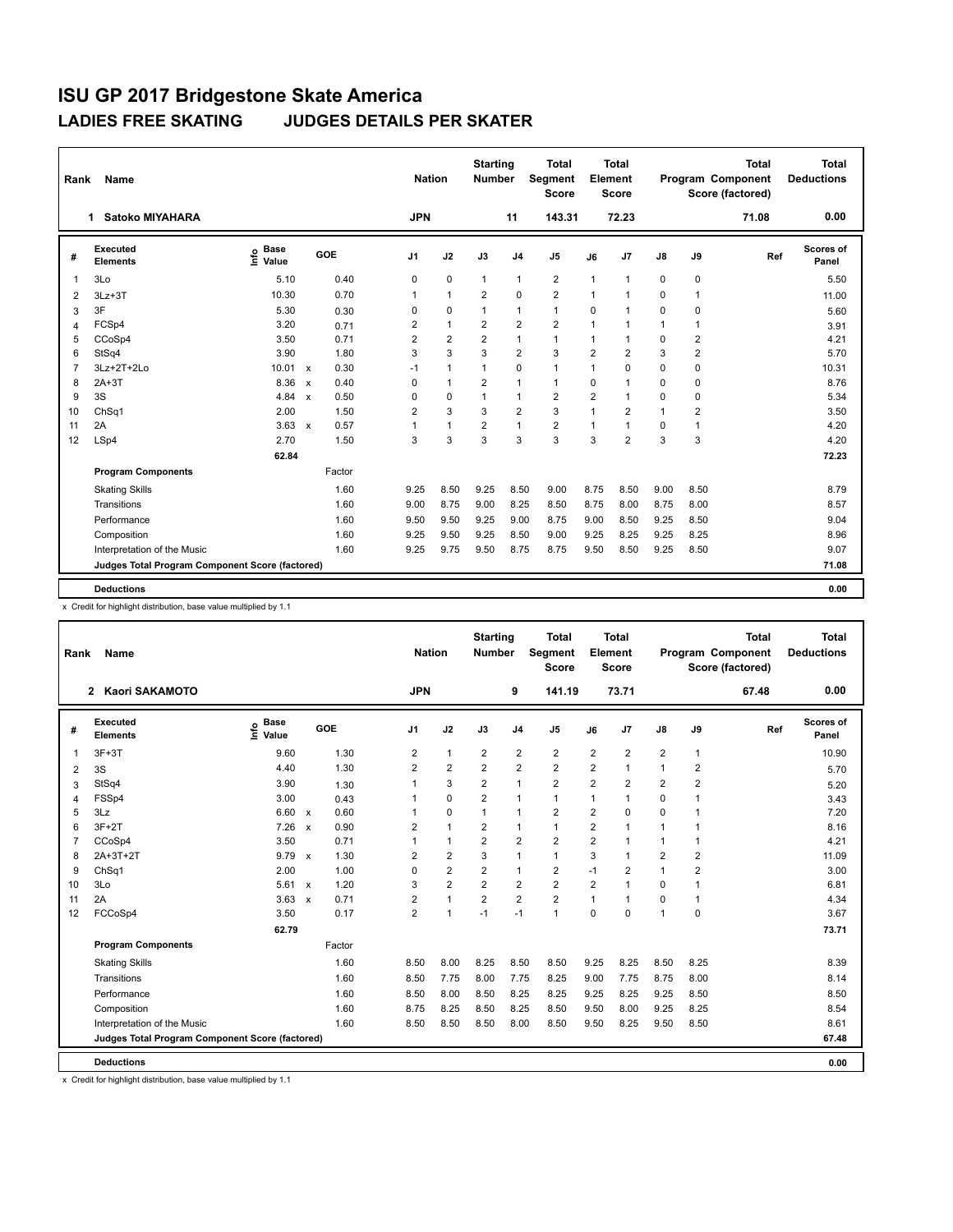| Rank           | <b>Name</b>                                     |                                             |                                   | <b>Nation</b>  |                | <b>Starting</b><br><b>Number</b> |                | <b>Total</b><br>Segment<br><b>Score</b> |                | <b>Total</b><br>Element<br>Score |                |                | <b>Total</b><br>Program Component<br>Score (factored) | <b>Total</b><br><b>Deductions</b> |
|----------------|-------------------------------------------------|---------------------------------------------|-----------------------------------|----------------|----------------|----------------------------------|----------------|-----------------------------------------|----------------|----------------------------------|----------------|----------------|-------------------------------------------------------|-----------------------------------|
|                | <b>Bradie TENNELL</b><br>3.                     |                                             |                                   | <b>USA</b>     |                |                                  | 6              | 137.09                                  |                | 72.68                            |                |                | 64.41                                                 | 0.00                              |
| #              | Executed<br><b>Elements</b>                     | <b>Base</b><br>e <sup>Base</sup><br>⊆ Value | GOE                               | J <sub>1</sub> | J2             | J3                               | J <sub>4</sub> | J <sub>5</sub>                          | J6             | J7                               | $\mathsf{J}8$  | J9             | Ref                                                   | <b>Scores of</b><br>Panel         |
|                | $3Lz + 3T$                                      | 10.30                                       | 0.70                              | 1              | $\mathbf{1}$   | $\mathbf{1}$                     | $\mathbf{1}$   | $\mathbf{1}$                            | 2              | $\overline{1}$                   | $\mathbf{1}$   | 0              |                                                       | 11.00                             |
| $\overline{2}$ | 2A                                              | 3.30                                        | 0.64                              | $\mathbf{1}$   | $\overline{2}$ | $\mathbf{1}$                     | $\mathbf{1}$   | $\overline{2}$                          | $\overline{2}$ | $\overline{1}$                   | $\mathbf{1}$   | $\Omega$       |                                                       | 3.94                              |
| 3              | 3F                                              | 5.30                                        | 0.90                              | 2              | $\mathbf{1}$   | $\mathbf{1}$                     | $\mathbf{1}$   | 2                                       | $\overline{2}$ |                                  | 1              | 0              |                                                       | 6.20                              |
| $\overline{4}$ | LSp4                                            | 2.70                                        | 0.86                              | $\overline{2}$ | 3              | $\mathbf{1}$                     | $\overline{2}$ | $\overline{2}$                          | $\overline{2}$ | $\overline{1}$                   | $\mathbf{1}$   | $\overline{2}$ |                                                       | 3.56                              |
| 5              | StSq3                                           | 3.30                                        | 0.79                              | $\overline{2}$ | 3              | $\mathbf{1}$                     | $\overline{2}$ | $\overline{2}$                          | $\overline{2}$ | $\overline{1}$                   | $\mathbf{1}$   | 1              |                                                       | 4.09                              |
| 6              | $2A+3T$                                         | 8.36                                        | 0.80<br>$\mathsf{x}$              | $\mathbf 1$    | 0              | $\mathbf{1}$                     | 1              | $\overline{2}$                          | $\mathbf{1}$   | -1                               | $\overline{2}$ |                |                                                       | 9.16                              |
| 7              | 3Lz+2T+2Lo                                      | 10.01                                       | 0.70<br>$\mathsf{x}$              |                | $\mathbf{1}$   | $\mathbf{1}$                     | 1              | $\mathbf{1}$                            | $\mathbf{1}$   | 0                                | $\mathbf{1}$   |                |                                                       | 10.71                             |
| 8              | 3Lo                                             | 5.61                                        | 0.70<br>$\mathsf{x}$              | 1              | $\mathbf{1}$   | $\mathbf{1}$                     | $\mathbf{1}$   | $\mathbf{1}$                            | $\overline{2}$ | $\Omega$                         | $\mathbf{1}$   |                |                                                       | 6.31                              |
| 9              | 3S                                              | 4.84                                        | 0.70<br>$\boldsymbol{\mathsf{x}}$ |                | $\mathbf{1}$   | $\mathbf{1}$                     | 1              | $\mathbf{1}$                            | $\overline{2}$ | 0                                | $\mathbf{1}$   | 1              |                                                       | 5.54                              |
| 10             | ChSq1                                           | 2.00                                        | 1.10                              | 3              | $\mathbf{1}$   | $\overline{2}$                   | $\overline{2}$ | $\overline{2}$                          | $\mathbf{1}$   | 1                                | $\mathbf{1}$   | $\overline{2}$ |                                                       | 3.10                              |
| 11             | FCCoSp4                                         | 3.50                                        | 1.00                              | 3              | $\overline{2}$ | $\overline{2}$                   | $\overline{2}$ | $\overline{2}$                          | $\overline{2}$ | $\overline{2}$                   | $\mathbf{1}$   | $\overline{2}$ |                                                       | 4.50                              |
| 12             | CCoSp4                                          | 3.50                                        | 1.07                              | 3              | 3              | $\mathbf{1}$                     | $\overline{2}$ | $\overline{2}$                          | $\overline{2}$ | $\overline{2}$                   | $\overline{2}$ | $\overline{2}$ |                                                       | 4.57                              |
|                |                                                 | 62.72                                       |                                   |                |                |                                  |                |                                         |                |                                  |                |                |                                                       | 72.68                             |
|                | <b>Program Components</b>                       |                                             | Factor                            |                |                |                                  |                |                                         |                |                                  |                |                |                                                       |                                   |
|                | <b>Skating Skills</b>                           |                                             | 1.60                              | 8.00           | 7.50           | 7.25                             | 8.25           | 8.00                                    | 8.25           | 7.25                             | 8.50           | 7.75           |                                                       | 7.86                              |
|                | Transitions                                     |                                             | 1.60                              | 8.00           | 7.75           | 7.00                             | 7.75           | 8.00                                    | 8.00           | 6.50                             | 8.25           | 7.50           |                                                       | 7.71                              |
|                | Performance                                     |                                             | 1.60                              | 8.75           | 8.50           | 7.75                             | 8.25           | 8.50                                    | 8.50           | 7.25                             | 8.75           | 8.25           |                                                       | 8.36                              |
|                | Composition                                     |                                             | 1.60                              | 8.50           | 8.00           | 7.50                             | 8.00           | 8.25                                    | 8.50           | 7.00                             | 8.75           | 7.75           |                                                       | 8.07                              |
|                | Interpretation of the Music                     |                                             | 1.60                              | 8.50           | 8.25           | 7.50                             | 8.25           | 8.50                                    | 8.75           | 7.25                             | 8.75           | 8.00           |                                                       | 8.25                              |
|                | Judges Total Program Component Score (factored) |                                             |                                   |                |                |                                  |                |                                         |                |                                  |                |                |                                                       | 64.41                             |
|                | <b>Deductions</b>                               |                                             |                                   |                |                |                                  |                |                                         |                |                                  |                |                |                                                       | 0.00                              |

x Credit for highlight distribution, base value multiplied by 1.1

| <b>Name</b><br>Rank                |                            |                                   |                                                                         |                |                             |                | <b>Total</b><br><b>Score</b>     |                |                |                                         |                | <b>Total</b> | <b>Total</b><br><b>Deductions</b>     |
|------------------------------------|----------------------------|-----------------------------------|-------------------------------------------------------------------------|----------------|-----------------------------|----------------|----------------------------------|----------------|----------------|-----------------------------------------|----------------|--------------|---------------------------------------|
| 4 Polina TSURSKAYA                 |                            |                                   |                                                                         |                |                             | 4              | 132.36                           |                | 69.20          |                                         |                | 63.16        | 0.00                                  |
| <b>Executed</b><br><b>Elements</b> | e Base<br>⊆ Value<br>Value | GOE                               | J <sub>1</sub>                                                          | J2             | J3                          | J <sub>4</sub> | J <sub>5</sub>                   | J6             | J7             | $\mathsf{J}8$                           | J9             | Ref          | Scores of<br>Panel                    |
| $3Lz + 3T$                         | 10.30                      | 1.20                              | $\mathbf{1}$                                                            | $\overline{2}$ | $\overline{2}$              | $\overline{2}$ | $\overline{2}$                   | $\overline{1}$ | 1              | $\overline{2}$                          | $\overline{2}$ |              | 11.50                                 |
| 3F                                 | 5.30                       | 1.10                              | $\overline{2}$                                                          | $\mathbf{1}$   | $\overline{2}$              | $\overline{2}$ | $\mathbf{1}$                     | $\mathbf{1}$   | 1              | $\overline{2}$                          | $\overline{2}$ |              | 6.40                                  |
| FCCoSp4                            | 3.50                       | 0.64                              | 2                                                                       | $\mathbf{1}$   | $\overline{2}$              | $\overline{2}$ | $\mathbf{1}$                     | 1              | 1              | 1                                       | 1              |              | 4.14                                  |
| CCoSp4V                            | 3.00                       | 0.79                              | $\overline{2}$                                                          | $\mathbf{1}$   | $\mathbf{1}$                | $\overline{2}$ | $\overline{2}$                   | 1              | $\overline{2}$ | 1                                       | $\overline{2}$ |              | 3.79                                  |
| ChSq1                              | 2.00                       | 0.90                              | $\overline{2}$                                                          | $\mathbf{1}$   | $\overline{2}$              | $\mathbf{1}$   | $\overline{2}$                   | $\mathbf{1}$   | $\mathbf{1}$   | 1                                       | 0              |              | 2.90                                  |
| $2A+3T$                            | 7.60                       | $-0.20$                           | $\Omega$                                                                | $-1$           | $-1$                        | $\mathbf 0$    | $\mathbf{1}$                     | 0              | $-1$           | 0                                       | 0              |              | 7.40                                  |
| 3Lz                                | 6.60                       | 0.70<br>$\mathsf{x}$              | 1                                                                       | $\mathbf 0$    | $\overline{2}$              | $\overline{2}$ | $\overline{2}$                   | $\Omega$       | 0              | 1                                       | 1              |              | 7.30                                  |
| $3S+2T+2T$                         | 7.70                       | 0.40<br>$\mathsf{x}$              | 1                                                                       | $\mathbf 0$    | 1                           | $\mathbf{1}$   | $\mathbf 0$                      | 1              | 0              | $\mathbf{1}$                            | $-1$           |              | 8.10                                  |
| 3Lo                                | 5.61                       | 0.50<br>$\boldsymbol{\mathsf{x}}$ | 1                                                                       | $\mathbf 0$    | $\overline{2}$              | $\overline{2}$ | $\mathbf 0$                      | 1              | 0              | $\mathbf{1}$                            | $-1$           |              | 6.11                                  |
| 2A                                 |                            | 0.57                              | 1                                                                       | $\mathbf{1}$   | $\overline{2}$              | $\overline{2}$ | $\mathbf{1}$                     | 1              | $\Omega$       | $\mathbf{1}$                            | 1              |              | 4.20                                  |
| StSq3                              | 3.30                       | 0.86                              | $\overline{2}$                                                          | $\overline{2}$ | $\overline{2}$              | $\mathbf{1}$   | $\overline{2}$                   | $\mathbf{1}$   | $\overline{2}$ | $\overline{2}$                          | 1              |              | 4.16                                  |
| LSp4                               | 2.70                       | 0.50                              | $\mathbf{1}$                                                            | $\mathbf{1}$   | $\overline{2}$              | $\mathbf{1}$   | $\mathbf{1}$                     | $\mathbf{1}$   | 1              | $\mathbf{1}$                            | 1              |              | 3.20                                  |
|                                    | 61.24                      |                                   |                                                                         |                |                             |                |                                  |                |                |                                         |                |              | 69.20                                 |
| <b>Program Components</b>          |                            | Factor                            |                                                                         |                |                             |                |                                  |                |                |                                         |                |              |                                       |
| <b>Skating Skills</b>              |                            | 1.60                              | 8.50                                                                    | 7.50           | 8.25                        | 8.50           | 8.25                             | 7.75           | 7.75           | 9.00                                    | 7.50           |              | 8.07                                  |
| Transitions                        |                            | 1.60                              | 7.50                                                                    | 7.25           | 7.75                        | 8.25           | 7.75                             | 7.50           | 7.25           | 8.50                                    | 7.25           |              | 7.61                                  |
| Performance                        |                            | 1.60                              | 8.00                                                                    | 7.00           | 8.50                        | 8.50           | 8.25                             | 7.50           | 7.75           | 9.00                                    | 7.50           |              | 8.00                                  |
| Composition                        |                            | 1.60                              | 7.50                                                                    | 7.50           | 8.00                        | 8.50           | 8.00                             | 7.75           | 7.50           | 9.00                                    | 7.75           |              | 7.86                                  |
| Interpretation of the Music        |                            | 1.60                              | 7.75                                                                    | 7.50           | 8.00                        | 8.50           | 8.25                             | 7.75           | 7.75           | 9.25                                    | 7.50           |              | 7.93                                  |
|                                    |                            |                                   |                                                                         |                |                             |                |                                  |                |                |                                         |                |              | 63.16                                 |
|                                    |                            |                                   |                                                                         |                |                             |                |                                  |                |                |                                         |                |              | 0.00                                  |
|                                    | <b>Deductions</b>          |                                   | $3.63 \times$<br><b>Judges Total Program Component Score (factored)</b> |                | <b>Nation</b><br><b>RUS</b> |                | <b>Starting</b><br><b>Number</b> | Segment        |                | <b>Total</b><br>Element<br><b>Score</b> |                |              | Program Component<br>Score (factored) |

x Credit for highlight distribution, base value multiplied by 1.1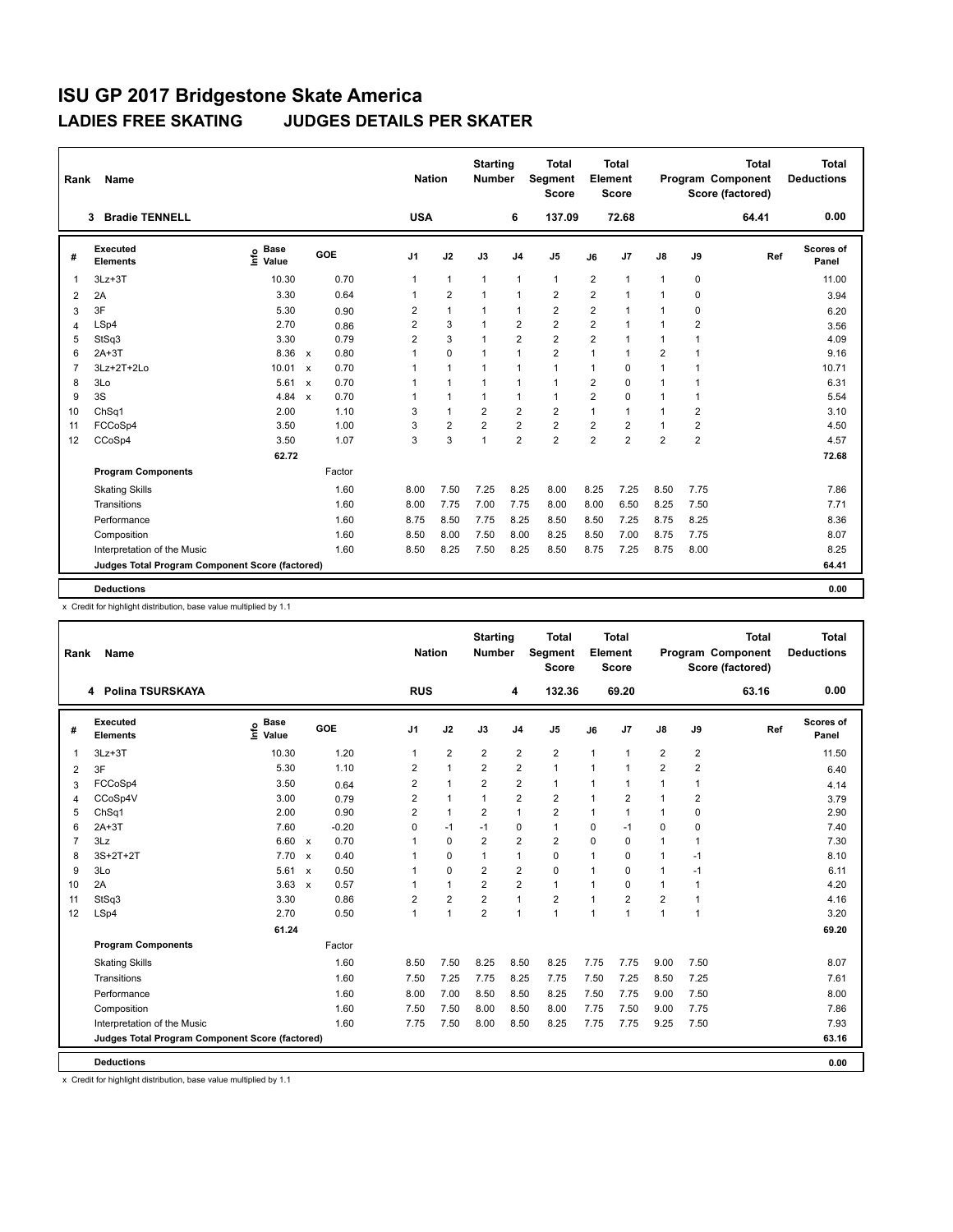| Rank           | <b>Name</b>                                     |                                             |                                   | <b>Nation</b>  |                | <b>Starting</b><br><b>Number</b> |                | <b>Total</b><br>Segment<br>Score |                | Total<br>Element<br><b>Score</b> |                |                | <b>Total</b><br><b>Program Component</b><br>Score (factored) | Total<br><b>Deductions</b> |
|----------------|-------------------------------------------------|---------------------------------------------|-----------------------------------|----------------|----------------|----------------------------------|----------------|----------------------------------|----------------|----------------------------------|----------------|----------------|--------------------------------------------------------------|----------------------------|
|                | Serafima SAKHANOVICH<br>5.                      |                                             |                                   | <b>RUS</b>     |                |                                  | 8              | 123.47                           |                | 64.56                            |                |                | 58.91                                                        | 0.00                       |
| #              | Executed<br><b>Elements</b>                     | <b>Base</b><br>e <sup>Base</sup><br>⊆ Value | <b>GOE</b>                        | J1             | J2             | J3                               | J <sub>4</sub> | J <sub>5</sub>                   | J6             | J7                               | $\mathsf{J}8$  | J9             | Ref                                                          | Scores of<br>Panel         |
| -1             | $3F+3T$                                         | 9.60                                        | 1.10                              | 2              | $\mathbf{1}$   | $\mathbf{1}$                     | 2              | 3                                | 2              | $\overline{1}$                   | 2              | $\mathbf{1}$   |                                                              | 10.70                      |
| $\overline{2}$ | 3Lz                                             | 6.00                                        | 1.10                              | $\mathbf{1}$   | 0              | $\overline{2}$                   | $\overline{2}$ | 3                                | $\overline{2}$ | $\overline{1}$                   | $\overline{2}$ | 1              |                                                              | 7.10                       |
| 3              | 2A                                              | 3.30                                        | 0.14                              | 0              | $-1$           | 0                                | $\mathbf 0$    | $\mathbf{1}$                     | $\mathbf{1}$   | $\Omega$                         | $\mathbf{1}$   | 0              |                                                              | 3.44                       |
| $\overline{4}$ | CCoSp4                                          | 3.50                                        | 0.86                              | 1              | $\overline{2}$ | $\overline{2}$                   | $\overline{2}$ | $\overline{2}$                   | $\mathbf{1}$   | $\overline{2}$                   | $\overline{2}$ | 1              |                                                              | 4.36                       |
| 5              | StSq3                                           | 3.30                                        | 0.50                              | 1              | 0              | $\mathbf{1}$                     | $\mathbf{1}$   | $\overline{2}$                   | $\mathbf{1}$   | 1                                | $\mathbf{1}$   | 1              |                                                              | 3.80                       |
| 6              | $3S+3T$                                         | 9.57                                        | 0.30<br>$\mathsf{x}$              | 0              | 0              | $\mathbf{1}$                     | 1              | $\mathbf{1}$                     | $\mathbf{1}$   | 0                                | 0              | 0              |                                                              | 9.87                       |
| $\overline{7}$ | 1A                                              | 1.21                                        | 0.00<br>$\mathsf{x}$              | 0              | $-1$           | 0                                | $\mathbf 0$    | $\mathbf 0$                      | $\mathbf 0$    | 0                                | 0              | $\mathbf 0$    |                                                              | 1.21                       |
| 8              | $3F+2T$                                         | 7.26                                        | 0.50<br>$\boldsymbol{\mathsf{x}}$ | 0              | $\mathbf{1}$   | $\mathbf{1}$                     | $\mathbf{1}$   | $\mathbf{1}$                     | $\mathbf{1}$   | $\Omega$                         | $\mathbf{1}$   | $\Omega$       |                                                              | 7.76                       |
| 9              | 3Lo                                             | 5.61                                        | 0.30<br>$\mathsf{x}$              | 1              | 0              | 0                                | $\mathbf 0$    | $\mathbf{1}$                     | $\mathbf{1}$   | 0                                | $\mathbf{1}$   | 0              |                                                              | 5.91                       |
| 10             | Ch <sub>Sq1</sub>                               | 2.00                                        | 0.80                              | 2              | $\mathbf{1}$   | $\mathbf{1}$                     | 2              | $\mathbf{1}$                     | $\mathbf{1}$   | $\overline{1}$                   | $\mathbf{1}$   | 1              |                                                              | 2.80                       |
| 11             | FCSp4                                           | 3.20                                        | 0.71                              | $\overline{2}$ | $\mathbf{1}$   | $\overline{2}$                   | $\overline{2}$ | $\mathbf{1}$                     | $\overline{2}$ | $\overline{1}$                   | $\mathbf{1}$   | 1              |                                                              | 3.91                       |
| 12             | LSp4                                            | 2.70                                        | 1.00                              | $\overline{2}$ | $\mathbf{1}$   | 3                                | 3              | $\overline{2}$                   | $\mathbf{1}$   | $\overline{2}$                   | $\overline{2}$ | $\overline{2}$ |                                                              | 3.70                       |
|                |                                                 | 57.25                                       |                                   |                |                |                                  |                |                                  |                |                                  |                |                |                                                              | 64.56                      |
|                | <b>Program Components</b>                       |                                             | Factor                            |                |                |                                  |                |                                  |                |                                  |                |                |                                                              |                            |
|                | <b>Skating Skills</b>                           |                                             | 1.60                              | 7.50           | 7.00           | 7.25                             | 7.75           | 8.25                             | 8.00           | 7.00                             | 8.00           | 7.50           |                                                              | 7.57                       |
|                | Transitions                                     |                                             | 1.60                              | 7.00           | 6.25           | 6.75                             | 7.75           | 7.50                             | 7.25           | 6.50                             | 7.75           | 7.00           |                                                              | 7.11                       |
|                | Performance                                     |                                             | 1.60                              | 7.25           | 6.50           | 7.00                             | 8.25           | 7.75                             | 7.50           | 7.00                             | 8.50           | 7.25           |                                                              | 7.43                       |
|                | Composition                                     |                                             | 1.60                              | 7.00           | 6.50           | 7.00                             | 8.00           | 7.50                             | 7.25           | 7.00                             | 8.50           | 7.50           |                                                              | 7.32                       |
|                | Interpretation of the Music                     |                                             | 1.60                              | 7.00           | 6.25           | 7.25                             | 8.00           | 8.00                             | 7.00           | 7.25                             | 8.75           | 7.25           |                                                              | 7.39                       |
|                | Judges Total Program Component Score (factored) |                                             |                                   |                |                |                                  |                |                                  |                |                                  |                |                |                                                              | 58.91                      |
|                |                                                 |                                             |                                   |                |                |                                  |                |                                  |                |                                  |                |                |                                                              |                            |
|                | <b>Deductions</b>                               |                                             |                                   |                |                |                                  |                |                                  |                |                                  |                |                |                                                              | 0.00                       |

x Credit for highlight distribution, base value multiplied by 1.1

| Rank           | Name                                            |         |                      |                           |            |                | <b>Nation</b> |                | <b>Starting</b><br><b>Number</b> |                | Total<br>Segment<br><b>Score</b> |                | Total<br>Element<br>Score |                |      | <b>Total</b><br><b>Program Component</b><br>Score (factored) | <b>Total</b><br><b>Deductions</b> |
|----------------|-------------------------------------------------|---------|----------------------|---------------------------|------------|----------------|---------------|----------------|----------------------------------|----------------|----------------------------------|----------------|---------------------------|----------------|------|--------------------------------------------------------------|-----------------------------------|
|                | <b>Karen CHEN</b><br>6                          |         |                      |                           |            |                | <b>USA</b>    |                |                                  | 5              | 123.27                           |                | 61.38                     |                |      | 61.89                                                        | 0.00                              |
| #              | Executed<br><b>Elements</b>                     | ۴ô      | <b>Base</b><br>Value |                           | <b>GOE</b> | J1             |               | J2             | J3                               | J <sub>4</sub> | J5                               | J6             | J7                        | $\mathsf{J}8$  | J9   | Ref                                                          | Scores of<br>Panel                |
| 1              | $3Lz + 3T <$                                    | $\,<\,$ | 9.00                 |                           | $-0.70$    | $-1$           |               | $-1$           | $-2$                             | $-1$           | $-1$                             | $-1$           | $-1$                      | $-1$           | $-1$ |                                                              | 8.30                              |
| 2              | 3F                                              | ı       | 5.30                 |                           | $-0.70$    | $-1$           |               | $\Omega$       | $-2$                             | $-1$           | $\Omega$                         | $-1$           | $-1$                      | $-1$           | $-2$ |                                                              | 4.60                              |
| 3              | StSq4                                           |         | 3.90                 |                           | 1.10       | 2              |               | 2              | $\overline{2}$                   | $\mathbf{1}$   | $\overline{2}$                   | $\overline{2}$ | $\overline{1}$            | $\mathbf{1}$   | 1    |                                                              | 5.00                              |
| 4              | FCCoSp4                                         |         | 3.50                 |                           | 0.21       |                |               | $\overline{2}$ | 0                                | $\mathbf{1}$   | $\mathbf{1}$                     | 0              | 0                         | 0              | 0    |                                                              | 3.71                              |
| 5              | 2A+1Lo+3S<                                      | $\prec$ | 7.59                 | $\mathsf{x}$              | $-1.29$    | $-2$           |               | $-3$           | $-3$                             | $-2$           | $-2$                             | $-3$           | $-3$                      | $-2$           | $-3$ |                                                              | 6.30                              |
| 6              | 3Lz                                             |         | 6.60                 | $\boldsymbol{\mathsf{x}}$ | 0.90       | 1              |               | $\overline{2}$ | $\mathbf{1}$                     | $\overline{2}$ | $\overline{2}$                   | 1              | $\mathbf{1}$              | 0              | 1    |                                                              | 7.50                              |
| $\overline{7}$ | 3Lo                                             |         | 5.61                 | $\boldsymbol{\mathsf{x}}$ | $-1.40$    | -2             |               | $-2$           | $-3$                             | $-2$           | $-2$                             | $-2$           | $-2$                      | $-2$           | $-2$ |                                                              | 4.21                              |
| 8              | $3S+2T$                                         |         | $6.27 \times$        |                           | 0.20       | 0              |               | $\mathbf 0$    | $\mathbf{1}$                     | $\mathbf{1}$   | $\mathbf 0$                      | 1              | 0                         | 0              | 0    |                                                              | 6.47                              |
| 9              | CCoSp4                                          |         | 3.50                 |                           | 0.86       | $\overline{2}$ |               | $\overline{2}$ | $\mathbf{1}$                     | $\overline{2}$ | $\mathbf{1}$                     | 1              | $\overline{2}$            | $\overline{2}$ | 2    |                                                              | 4.36                              |
| 10             | 2A                                              |         | 3.63                 | $\mathsf{x}$              | $-0.29$    | $-1$           |               | $\Omega$       | $-1$                             | $\Omega$       | $-1$                             | 0              | $\Omega$                  | $-1$           | $-1$ |                                                              | 3.34                              |
| 11             | ChSq1                                           |         | 2.00                 |                           | 1.60       | 3              |               | $\overline{2}$ | $\overline{2}$                   | $\overline{2}$ | $\overline{2}$                   | 3              | $\overline{2}$            | $\mathbf{1}$   | 3    |                                                              | 3.60                              |
| 12             | LSp4                                            |         | 2.70                 |                           | 1.29       | 3              |               | 3              | 3                                | $\overline{2}$ | $\overline{2}$                   | 3              | $\overline{2}$            | $\overline{2}$ | 3    |                                                              | 3.99                              |
|                |                                                 |         | 59.60                |                           |            |                |               |                |                                  |                |                                  |                |                           |                |      |                                                              | 61.38                             |
|                | <b>Program Components</b>                       |         |                      |                           | Factor     |                |               |                |                                  |                |                                  |                |                           |                |      |                                                              |                                   |
|                | <b>Skating Skills</b>                           |         |                      |                           | 1.60       | 8.00           |               | 7.50           | 7.75                             | 7.75           | 8.25                             | 7.75           | 7.50                      | 7.50           | 7.50 |                                                              | 7.68                              |
|                | Transitions                                     |         |                      |                           | 1.60       | 7.75           |               | 7.50           | 7.50                             | 7.50           | 7.75                             | 7.50           | 7.00                      | 7.25           | 7.50 |                                                              | 7.50                              |
|                | Performance                                     |         |                      |                           | 1.60       | 7.75           |               | 7.75           | 7.50                             | 8.00           | 7.75                             | 7.75           | 7.75                      | 7.75           | 7.75 |                                                              | 7.75                              |
|                | Composition                                     |         |                      |                           | 1.60       | 7.75           |               | 8.50           | 8.00                             | 7.75           | 8.00                             | 8.25           | 7.50                      | 7.75           | 7.50 |                                                              | 7.86                              |
|                | Interpretation of the Music                     |         |                      |                           | 1.60       | 8.00           |               | 8.25           | 7.75                             | 8.00           | 7.75                             | 8.00           | 7.75                      | 7.75           | 8.00 |                                                              | 7.89                              |
|                | Judges Total Program Component Score (factored) |         |                      |                           |            |                |               |                |                                  |                |                                  |                |                           |                |      |                                                              | 61.89                             |
|                | <b>Deductions</b>                               |         |                      |                           |            |                |               |                |                                  |                |                                  |                |                           |                |      |                                                              | 0.00                              |

< Under-rotated jump x Credit for highlight distribution, base value multiplied by 1.1 ! Not clear edge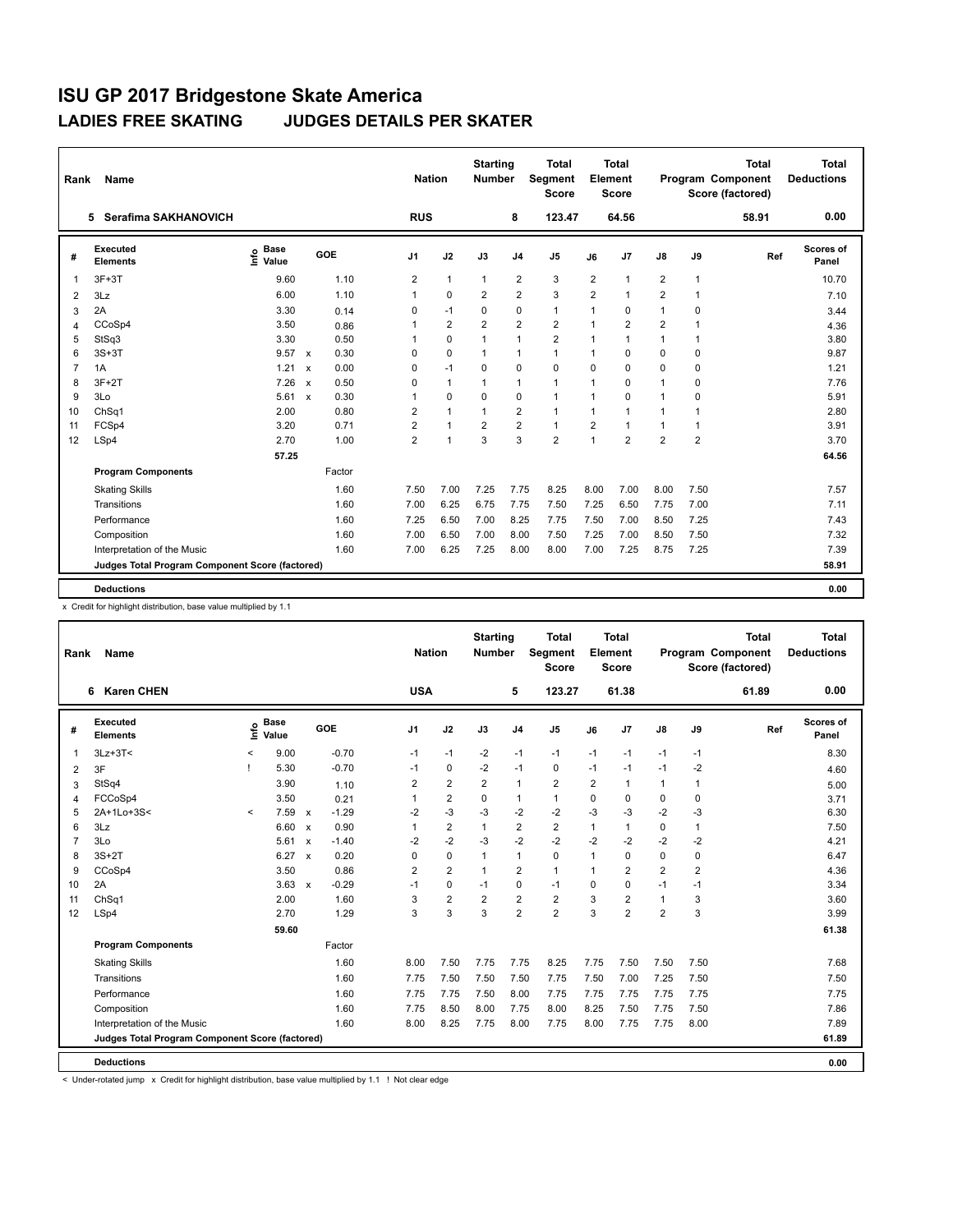| Rank           | <b>Name</b>                                     |                                             |                           |        | <b>Nation</b> |                | <b>Starting</b><br>Number |                | <b>Total</b><br>Segment<br><b>Score</b> |                | <b>Total</b><br>Element<br><b>Score</b> |                |                | <b>Total</b><br>Program Component<br>Score (factored) | <b>Total</b><br><b>Deductions</b> |
|----------------|-------------------------------------------------|---------------------------------------------|---------------------------|--------|---------------|----------------|---------------------------|----------------|-----------------------------------------|----------------|-----------------------------------------|----------------|----------------|-------------------------------------------------------|-----------------------------------|
|                | <b>Alena LEONOVA</b><br>$\overline{7}$          |                                             |                           |        | <b>RUS</b>    |                |                           | 3              | 122.02                                  |                | 62.90                                   |                |                | 59.12                                                 | 0.00                              |
| #              | Executed<br><b>Elements</b>                     | <b>Base</b><br>e <sup>Base</sup><br>⊆ Value | GOE                       |        | J1            | J2             | J3                        | J <sub>4</sub> | J <sub>5</sub>                          | J6             | J7                                      | $\mathsf{J}8$  | J9             | Ref                                                   | <b>Scores of</b><br>Panel         |
|                | $3T+3T$                                         | 8.60                                        |                           | 0.30   | $\mathbf{1}$  | $-1$           | $-1$                      | $\mathbf{1}$   | $\mathbf{1}$                            | $\mathbf{1}$   | $\overline{1}$                          | 0              | 0              |                                                       | 8.90                              |
| $\overline{2}$ | 3Lz                                             | 6.00                                        |                           | 0.10   | $\Omega$      | $\Omega$       | $\Omega$                  | $\mathbf{1}$   | $\mathbf{1}$                            | $\Omega$       | $\Omega$                                | $\Omega$       | 0              |                                                       | 6.10                              |
| 3              | 2A                                              | 3.30                                        |                           | 0.36   | 0             | 0              | $\mathbf{1}$              | $\mathbf{1}$   | $\mathbf{1}$                            | $\overline{2}$ | 1                                       | 0              | 1              |                                                       | 3.66                              |
| $\overline{4}$ | FCSp4                                           | 3.20                                        |                           | 0.50   | 1             | $\mathbf{1}$   | $\mathbf{1}$              | 1              | $\overline{1}$                          | $\mathbf{1}$   | $\overline{1}$                          | $\mathbf{1}$   | 1              |                                                       | 3.70                              |
| 5              | CCoSp4                                          | 3.50                                        |                           | 0.14   | 1             | 0              | 0                         | $\mathbf{1}$   | $\mathbf 0$                             | $\mathbf 0$    | 0                                       | $\mathbf{1}$   | 0              |                                                       | 3.64                              |
| 6              | Ch <sub>Sq1</sub>                               | 2.00                                        |                           | 0.70   | $\mathbf 1$   | $\overline{2}$ | $\mathbf{1}$              | $\mathbf{1}$   | $\mathbf{1}$                            | $\mathbf{1}$   | -1                                      | $\mathbf{1}$   | 1              |                                                       | 2.70                              |
| 7              | $3F+2T$                                         | 7.26                                        | $\mathsf{x}$              | 0.70   |               | $\mathbf{1}$   | $\mathbf{1}$              | 1              | $\mathbf{1}$                            | $\mathbf{1}$   |                                         | $\mathbf{1}$   |                |                                                       | 7.96                              |
| 8              | 3F                                              | 5.83                                        | $\boldsymbol{\mathsf{x}}$ | 0.10   | $\Omega$      | $\Omega$       | $\Omega$                  | $\mathbf{1}$   | $\mathbf{1}$                            | $\Omega$       | 0                                       | $\mathbf 0$    | $-1$           |                                                       | 5.93                              |
| 9              | 3S+2T+2Lo                                       | 8.25                                        | $\boldsymbol{\mathsf{x}}$ | 0.40   | 0             | $\mathbf{1}$   | $\mathbf{1}$              | 1              | 0                                       | $\mathbf{1}$   | 0                                       | 0              | 1              |                                                       | 8.65                              |
| 10             | 2A                                              | 3.63                                        | $\mathsf{x}$              | 0.36   | 1             | 0              | $\mathbf{1}$              | $\mathbf{1}$   | $\mathbf{1}$                            | $\mathbf{1}$   | 0                                       | 0              | 1              |                                                       | 3.99                              |
| 11             | LSp4                                            | 2.70                                        |                           | 0.07   | 0             | $-2$           | $\mathbf{1}$              | $\mathbf{1}$   | $\mathbf 0$                             | $\mathbf 0$    | $\Omega$                                | $\mathbf 0$    | 0              |                                                       | 2.77                              |
| 12             | StSq4                                           | 3.90                                        |                           | 1.00   | 0             | $\mathbf{1}$   | $\mathbf{1}$              | $\overline{2}$ | $\overline{2}$                          | $\mathbf{1}$   | 1                                       | $\overline{2}$ | $\overline{2}$ |                                                       | 4.90                              |
|                |                                                 | 58.17                                       |                           |        |               |                |                           |                |                                         |                |                                         |                |                |                                                       | 62.90                             |
|                | <b>Program Components</b>                       |                                             |                           | Factor |               |                |                           |                |                                         |                |                                         |                |                |                                                       |                                   |
|                | <b>Skating Skills</b>                           |                                             |                           | 1.60   | 7.25          | 6.00           | 7.25                      | 7.50           | 7.75                                    | 7.25           | 7.25                                    | 7.75           | 7.50           |                                                       | 7.39                              |
|                | Transitions                                     |                                             |                           | 1.60   | 7.00          | 6.25           | 7.00                      | 7.25           | 7.50                                    | 7.00           | 7.00                                    | 7.50           | 7.25           |                                                       | 7.14                              |
|                | Performance                                     |                                             |                           | 1.60   | 7.25          | 6.50           | 7.50                      | 8.00           | 7.75                                    | 7.25           | 7.50                                    | 8.25           | 7.75           |                                                       | 7.57                              |
|                | Composition                                     |                                             |                           | 1.60   | 7.00          | 6.25           | 7.00                      | 7.75           | 7.75                                    | 7.25           | 7.00                                    | 8.00           | 7.50           |                                                       | 7.32                              |
|                | Interpretation of the Music                     |                                             |                           | 1.60   | 7.25          | 6.50           | 7.25                      | 8.00           | 7.50                                    | 7.50           | 7.50                                    | 8.25           | 7.75           |                                                       | 7.54                              |
|                | Judges Total Program Component Score (factored) |                                             |                           |        |               |                |                           |                |                                         |                |                                         |                |                |                                                       | 59.12                             |
|                | <b>Deductions</b>                               |                                             |                           |        |               |                |                           |                |                                         |                |                                         |                |                |                                                       | 0.00                              |

x Credit for highlight distribution, base value multiplied by 1.1

| Rank           | <b>Name</b>                                     |                            |                                   | <b>Nation</b>  |                | <b>Starting</b><br><b>Number</b> |                | Total<br>Segment<br><b>Score</b> |                | <b>Total</b><br>Element<br><b>Score</b> |                |                | <b>Total</b><br>Program Component<br>Score (factored) | <b>Total</b><br><b>Deductions</b> |
|----------------|-------------------------------------------------|----------------------------|-----------------------------------|----------------|----------------|----------------------------------|----------------|----------------------------------|----------------|-----------------------------------------|----------------|----------------|-------------------------------------------------------|-----------------------------------|
|                | <b>Gabrielle DALEMAN</b><br>8                   |                            |                                   | CAN            |                |                                  | 10             | 121.06                           |                | 55.93                                   |                |                | 65.13                                                 | 0.00                              |
| #              | Executed<br><b>Elements</b>                     | <b>Base</b><br>۴ů<br>Value | GOE                               | J <sub>1</sub> | J2             | J3                               | J <sub>4</sub> | J <sub>5</sub>                   | J6             | J7                                      | $\mathsf{J}8$  | J9             | Ref                                                   | <b>Scores of</b><br>Panel         |
| 1              | $3T+3T$                                         | 8.60                       | 1.80                              | 3              | 3              | $\overline{2}$                   | 3              | $\overline{2}$                   | 3              | 3                                       | $\overline{2}$ | $\overline{2}$ |                                                       | 10.40                             |
| 2              | 3Lz                                             | 6.00                       | 1.10                              | $\overline{2}$ | $\mathbf{1}$   | $\overline{2}$                   | $\overline{2}$ | 3                                | $\overline{2}$ | 1                                       | $\Omega$       | $\mathbf{1}$   |                                                       | 7.10                              |
| 3              | 3F                                              | 5.30                       | 0.80                              | 3              | $\mathbf 0$    | 2                                | $\mathbf{1}$   | $\overline{2}$                   | $\overline{2}$ | 1                                       | 0              | 0              |                                                       | 6.10                              |
| 4              | FCSp4                                           | 3.20                       | 0.57                              | $\overline{2}$ | $\mathbf{1}$   | $\overline{2}$                   | $\mathbf{1}$   | $\mathbf{1}$                     | 1              | 1                                       | 1              | 1              |                                                       | 3.77                              |
| 5              | StSq4                                           | 3.90                       | 1.40                              | 3              | $\overline{2}$ | $\overline{2}$                   | $\overline{2}$ | $\overline{2}$                   | $\overline{2}$ | $\mathbf{1}$                            | $\overline{2}$ | $\overline{2}$ |                                                       | 5.30                              |
| 6              | 3Lz+REP                                         | 4.62                       | $-0.60$<br>$\mathsf{x}$           | $-1$           | $-1$           | $-1$                             | $\mathbf 0$    | $-2$                             | $-1$           | $-1$                                    | $-1$           | 0              |                                                       | 4.02                              |
| $\overline{7}$ | 1Lo                                             | 0.55                       | $-0.03$<br>$\mathsf{x}$           | 0              | $\mathbf 0$    | $-1$                             | $-1$           | $\mathbf 0$                      | 0              | 0                                       | $-1$           | 0              |                                                       | 0.52                              |
| 8              | 2A                                              | 3.63                       | 0.64<br>$\boldsymbol{\mathsf{x}}$ | 2              | $\mathbf{1}$   | 2                                | $\mathbf{1}$   | $\mathbf{1}$                     | $\overline{2}$ | 1                                       | 0              | 1              |                                                       | 4.27                              |
| 9              | ChSq1                                           | 2.00                       | 1.10                              | $\overline{2}$ | $\mathbf{1}$   | $\overline{2}$                   | $\overline{2}$ | $\mathbf{1}$                     | $\overline{2}$ | $\overline{2}$                          | 1              | 1              |                                                       | 3.10                              |
| 10             | 3S                                              | 4.84                       | $-1.70$<br>$\mathsf{x}$           | $-2$           | $-2$           | $-3$                             | $-3$           | $-3$                             | $-2$           | $-2$                                    | $-2$           | $-3$           |                                                       | 3.14                              |
| 11             | FCCoSp4                                         | 3.50                       | 0.64                              | $\overline{2}$ | $\mathbf{1}$   | $\overline{2}$                   | $\mathbf{1}$   | $\mathbf{1}$                     | $\overline{2}$ | $\blacktriangleleft$                    | 0              | 1              |                                                       | 4.14                              |
| 12             | CCoSp4                                          | 3.50                       | 0.57                              | $\overline{2}$ | $\mathbf{1}$   | $\overline{2}$                   | $\mathbf{1}$   | $\mathbf{1}$                     | $\mathbf{1}$   | 1                                       | $\mathbf{1}$   | 0              |                                                       | 4.07                              |
|                |                                                 | 49.64                      |                                   |                |                |                                  |                |                                  |                |                                         |                |                |                                                       | 55.93                             |
|                | <b>Program Components</b>                       |                            | Factor                            |                |                |                                  |                |                                  |                |                                         |                |                |                                                       |                                   |
|                | <b>Skating Skills</b>                           |                            | 1.60                              | 9.25           | 8.25           | 8.00                             | 8.50           | 8.25                             | 8.75           | 8.50                                    | 8.00           | 7.75           |                                                       | 8.32                              |
|                | Transitions                                     |                            | 1.60                              | 8.75           | 7.00           | 8.00                             | 7.75           | 7.75                             | 8.50           | 7.50                                    | 7.75           | 7.50           |                                                       | 7.82                              |
|                | Performance                                     |                            | 1.60                              | 8.75           | 7.25           | 8.25                             | 8.00           | 7.50                             | 8.75           | 8.25                                    | 8.25           | 7.50           |                                                       | 8.07                              |
|                | Composition                                     |                            | 1.60                              | 9.00           | 7.75           | 8.25                             | 8.25           | 8.00                             | 9.00           | 8.00                                    | 8.25           | 8.00           |                                                       | 8.25                              |
|                | Interpretation of the Music                     |                            | 1.60                              | 8.75           | 7.50           | 8.25                             | 8.25           | 7.75                             | 8.75           | 8.50                                    | 8.25           | 8.00           |                                                       | 8.25                              |
|                | Judges Total Program Component Score (factored) |                            |                                   |                |                |                                  |                |                                  |                |                                         |                |                |                                                       | 65.13                             |
|                | <b>Deductions</b>                               |                            |                                   |                |                |                                  |                |                                  |                |                                         |                |                |                                                       | 0.00                              |

x Credit for highlight distribution, base value multiplied by 1.1 REP Jump repetition